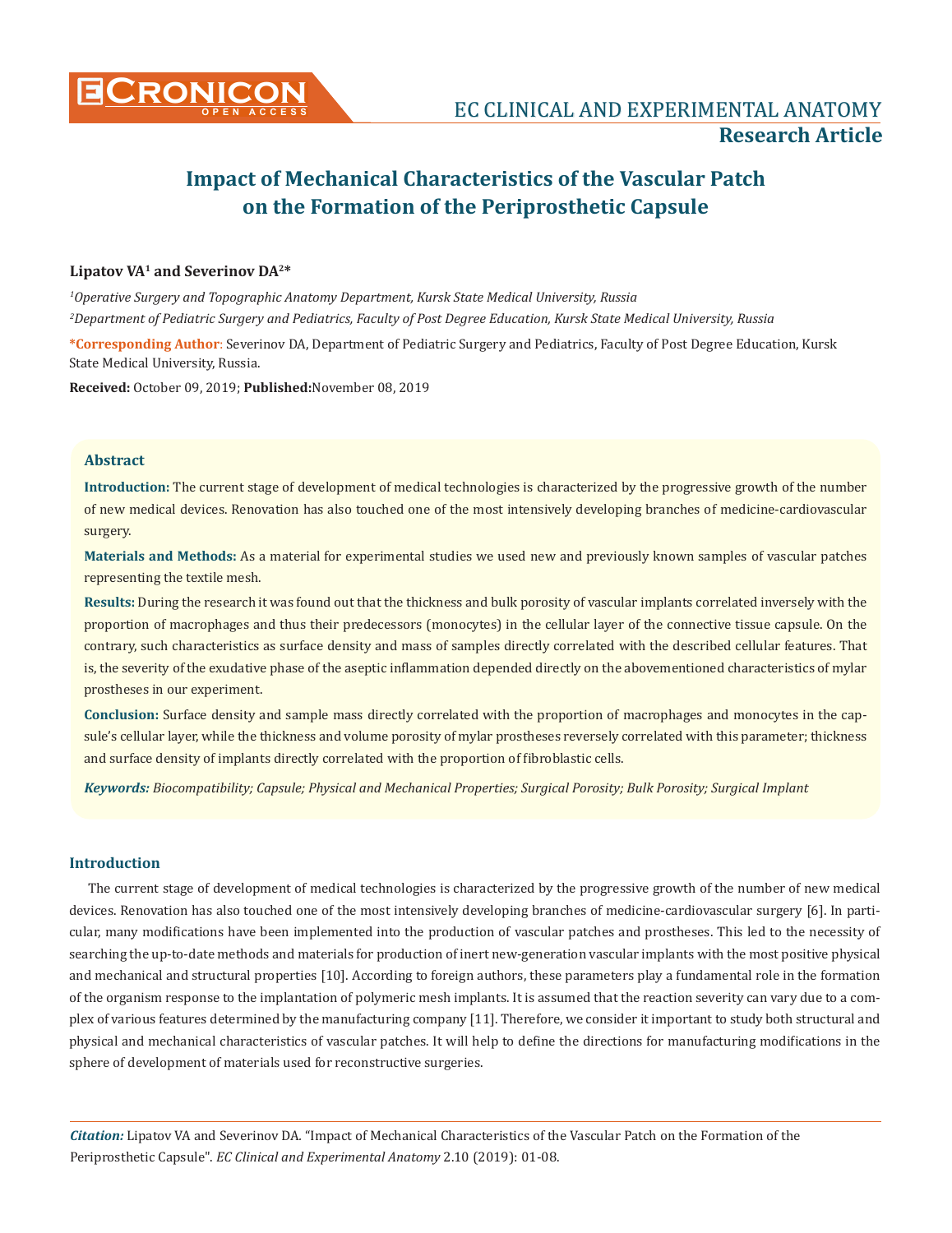#### **Purpose of the Study**

To investigate the impact of mechanical characteristics of a vascular patch on the formation of a periprosthetic capsule.

#### **Materials and Methods**

In the pilot studies the new samples of vascular patches developed by Lintex LLC (St. Petersburg), representing the warp mesh, have been used as materials. The sample characteristics and the response of tissues to the implantation of a woven mylar mesh with the same thickness manufactured by PTGO Sever LLC (St. Petersburg), as well as the warp gelatin-impregnated mesh manufactured by B. Braun company (Germany) were studied for comparison.

Tests were conducted using standard techniques: GOST 12023-86 (ST SEV 997-88)-thickness determination; GOST 8847-85-analysis of strength characteristics (breaking strength and breaking stretch during monoaxial extension; breaking strength and breaking extension during biaxial extension); GOST 8846-87-determination of surface density [8]. Rigidity was determined by evaluating the degree of sample deflection under the impact of the proper weight using a tensometric method-the IZh-3 device [3].

The method of evaluation of bulk porosity of vascular patches was based on determining the volume of a body with an irregular spatial shape by liquid displacement. Surgical porosity of samples was determined at a pressure of 120 mm Hg by perfusing water through 1 cm<sup>2</sup> of the mesh [7].

Considering the heterogeneity of walls of woven and warp materials impacting the permeability of an implant mesh, we estimated the roughness factor of patch surface. For this purpose, we microphotographed the implants in the reflected light. Using the licensed version of the Adobe Design Premium CS5.0 software, the ratio of black to white pixels was calculated. All digital images were processed using the identical action algorithm [10].

15 samples of each type were studied.

*In vivo* experiments were conducted on 75 Wistar male rats weighing 200 - 250g, without visible disease signs. Animals were divided into three equal groups according to the number of vascular patches used in the study, so each group contained 25 animals.

Under the general anesthesia, according to international standards of humane treatment of animals (The European convention "On Protection of Vertebrate Animals Used for Experiments or in Other Scientific Purposes", Strasbourg, 1986), in sterile conditions of the surgery unit of the Department of Operational Surgery and Topographical Anatomy named after Prof. A.D. Miasnikov of Kursk State Medical University (Russia), skin sections were made in rats through dermal and subcutaneous fatty layers along the abdominal midline. Two pockets were formed bluntly between the muscular and skin layers on both sides of the median section up to 3.5 cm deep and long throughout the whole section. The sample of a vascular patch sized 1 х 1 cm was placed into each formed pocket. The surgical wound was sutured tightly capturing the muscular layer along the midline to isolate pockets containing experimental samples. The postsurgical wound was treated with antiseptics (Figure 1).

Animals were sacrificed on Day 14 by anesthetic overdose. In each case the autopsy with excision of sites of anterior abdominal wall to the right and to the left of the midline in the locations of implants. The obtained biological material was fixed in 10% neutral formalin solution. After fixing the smaller pieces of mesh with fragments of implanted endoprostheses were excised, and after washing, dehydration, treatment with paraffin using a standard technique and microtoming, the slices with the thickness of 10-12 microns were stained using the Mallori and Hematoxylin and eosin staining [1].

Microscoping and microphotographing of samples were conducted for a morphometric assessment of histologic changes using the optical system consisting of a Leica CME microscope and a DCM- 510 eyepiece chamber (with x100 and x400 magnifications); the photos were saved in the FUTURE WINJOE software included in the software package of an eyepiece chamber.

*Citation:* Lipatov VA and Severinov DA*.* "Impact of Mechanical Characteristics of the Vascular Patch on the Formation of the Periprosthetic Capsule". *EC Clinical and Experimental Anatomy* 2.10 (2019): 01-08.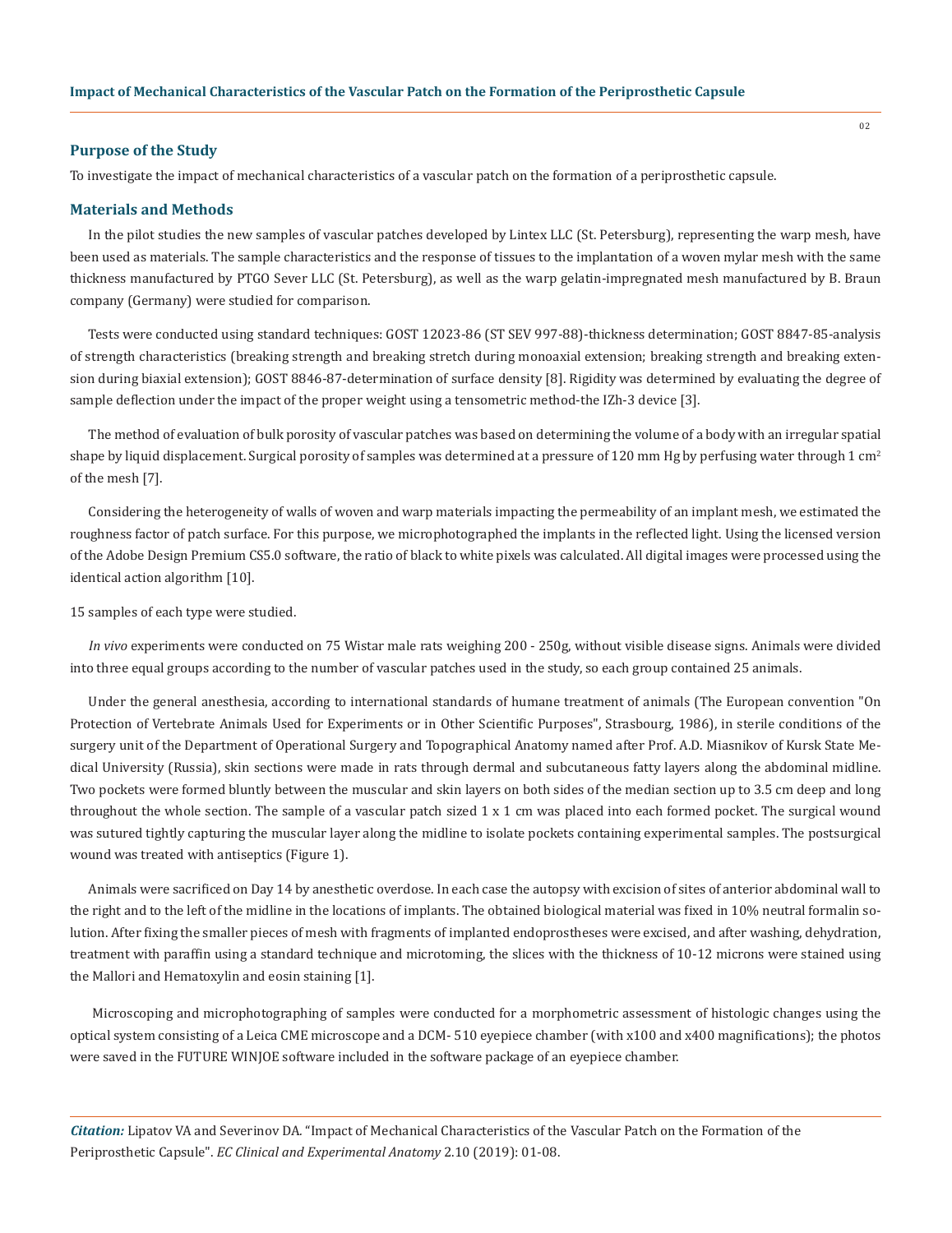

*Figure 1: The scheme of implantation of vascular patch samples into the subcutaneous fatty tissue of rats.*

In microphotos the following was estimated: fibrous capsule structure, the presence and intensity of her layers, degree of collagen fibers maturity. The structure of the capsule's cellular layer directly adjacent to the endoprosthetic threads. The fibrous tissue cells were differentiated based on karyological signs. The percent ratio of the specified representatives of the cellular population was calculated after counting 100 cages in several non-crossing fields of view [9].

Statistical processing of the obtained results was conducted using the methods of descriptive statistics: mean values (arithmetic means, modes, and medians); variation statistics: standard deviations and standard errors of means; the method of confidential intervals was used to determine the significance of mean differences. Differences of mean values at  $p \le 0.05$  [2] were considered statistically significant. During the creation of a correlation matrix the Pearson square method was used. The licensed version of the table editor Microsoft Excel 2010 was used as a software environment.

#### **Results**

We have conducted a pilot study of physical and mechanical properties of implant samples. The data on measurements of physical and mechanical parameters are systematized and presented in table 1.

Main purpose of B. Braun samples' treatment with firm gelatin was the decrease of surgical porosity and, thus, the decrease of intraoperative blood loss. However, this modification explains several essential drawbacks of such samples, such as high rigidity and low durability, as well as insignificant bulk porosity (one of the main properties defining the biological porosity and processes of biointegration of an implant into the structure of the vascular wall) [11].

Having the minimum surface density and rigidity, samples manufactured by Lintex company have sufficient durability. In our opinion, these positive physical and mechanical properties will promote processes of integration of these patches into a vascular wall, minimizing the response of bodily tissues to implantation.

*Citation:* Lipatov VA and Severinov DA*.* "Impact of Mechanical Characteristics of the Vascular Patch on the Formation of the Periprosthetic Capsule". *EC Clinical and Experimental Anatomy* 2.10 (2019): 01-08.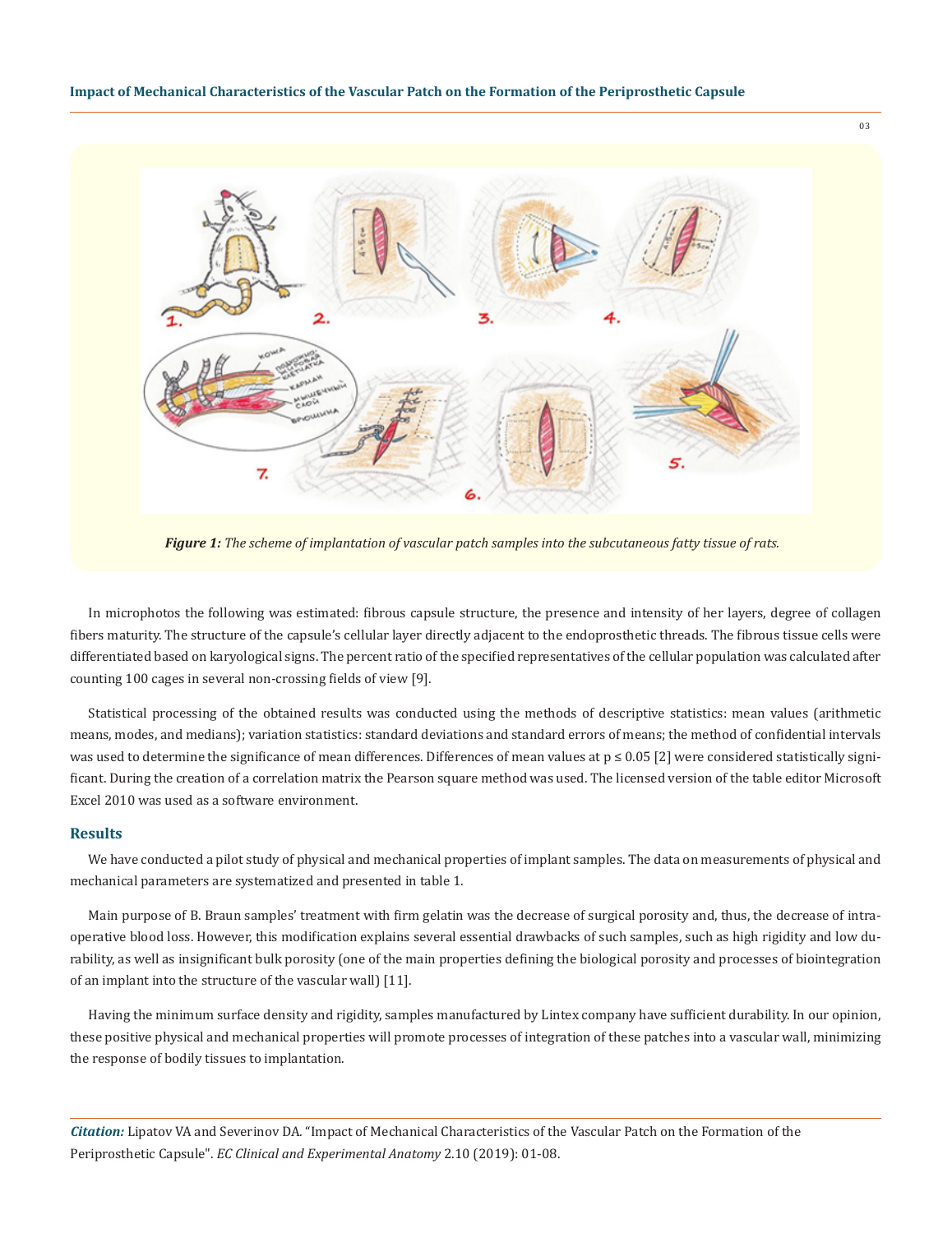|                                               | <b>Sample "Lintex"</b> | Sample "Sever"    | $r^*$        | Sample "B. Braun" | r                        |
|-----------------------------------------------|------------------------|-------------------|--------------|-------------------|--------------------------|
| Thickness, um                                 | $523.3 \pm 3.59$       | $253.7 \pm 3.71$  | ${}_{0.001}$ | $415.3 \pm 6.25$  | ${}< 0.001$              |
| Surface density, $g/cm^2$                     | $0.036 \pm 0.026$      | $0.05 \pm 0.012$  | > 0.05       | $0.05 \pm 0.02$   | ${}< 0.05$               |
| Mass of the sample sized $1 \times 1$ cm, g   | $0.038 \pm 0.0009$     | $0.03 \pm 0.0004$ | ${}_{0.05}$  | $0.04 \pm 0.0029$ | ${}< 0.05$               |
| Bulk porosity, %                              | $44.60 \pm 0.026$      | $23.37 \pm 0.02$  | < 0.001      | $5.21 \pm 0.02$   | ${}< 0.001$              |
| Surgical porosity, l/min x cm <sup>2</sup>    | $1.23 \pm 0.02$        | $1.75 \pm 0.02$   | ${}< 0.001$  | $\theta$          | $\overline{\phantom{a}}$ |
| Breaking strength (longitudinal), N/cm        | $121.5 \pm 0.63$       | $296.8 \pm 0.36$  | ${}_{0.001}$ | $73.4 \pm 0.24$   | ${}_{0.001}$             |
| Rigidity (longitudinal), cN x mm <sup>2</sup> | $1.34 \pm 0.12$        | $2.04 \pm 1.74$   | ${}_{0.001}$ | _**               |                          |
| Rigidity (transverse), $cN x$ mm <sup>2</sup> | $6.86 \pm 0.24$        | $7 \pm 0.16$      | > 0.05       | $\blacksquare$    | $\blacksquare$           |
| Roughness factor                              | $66.6 \pm 52.53$       | $15.3 \pm 6.17$   | ${}< 0.001$  | $2.69 \pm 0.727$  | ${}< 0.001$              |

#### *Table 1: Parameters of the physical and mechanical properties of studied vascular patch samples.*

*\*: Significance level for differences of arithmetic means was determined in relation relative to samples manufactured by Lintex company. \*\*: Rigidity of "B. Braun" samples exceeded acceptable limits within which the measurements may be conducted using the chosen method.*

During the light microscopy of samples with side illumination, the roughness factor was determined. This parameter was maximum when analyzing the measurements of surfaces of samples manufactured by Lintex company  $(66.6 \pm 52.53)$ , which was almost 4.35-fold higher than values determined for samples manufactured by Sever company (p < 0.01) and 24.76 higher than for those of B. Braun company (p < 0.01).

During the light microscopy of histological specimens from animals in the experimental group where the response of tissues to implantation of Lintex company samples, it was detected that in all animals a fibrous capsule was formed around prosthesis threads, this capsule consisted mainly of elements of the dense fibrous connective tissue (DFCT). The capsule had a clear two-layer structure. The external fibrous layer of a capsule (Figure 2) was the most one expressed. Also, the complete integration of a capsule into the abdominal wall tissues should be pointed out-in all preparations it was not possible to define the border between the fibrous layer of a capsule and the fascias of muscles (Figure 3) surrounding her.



*Figure 2: A capsule surrounding the prosthesis made of Lintex material. 14 days after the implantation into the anterior abdominal wall. In the photo prosthetic fibers (B) and a two-layer capsule (K) are shown. The oval designates the accumulation of cells in a "decompression zone". Mallori staining. Microphotograph, x100 magnification.*

*Citation:* Lipatov VA and Severinov DA*.* "Impact of Mechanical Characteristics of the Vascular Patch on the Formation of the Periprosthetic Capsule". *EC Clinical and Experimental Anatomy* 2.10 (2019): 01-08.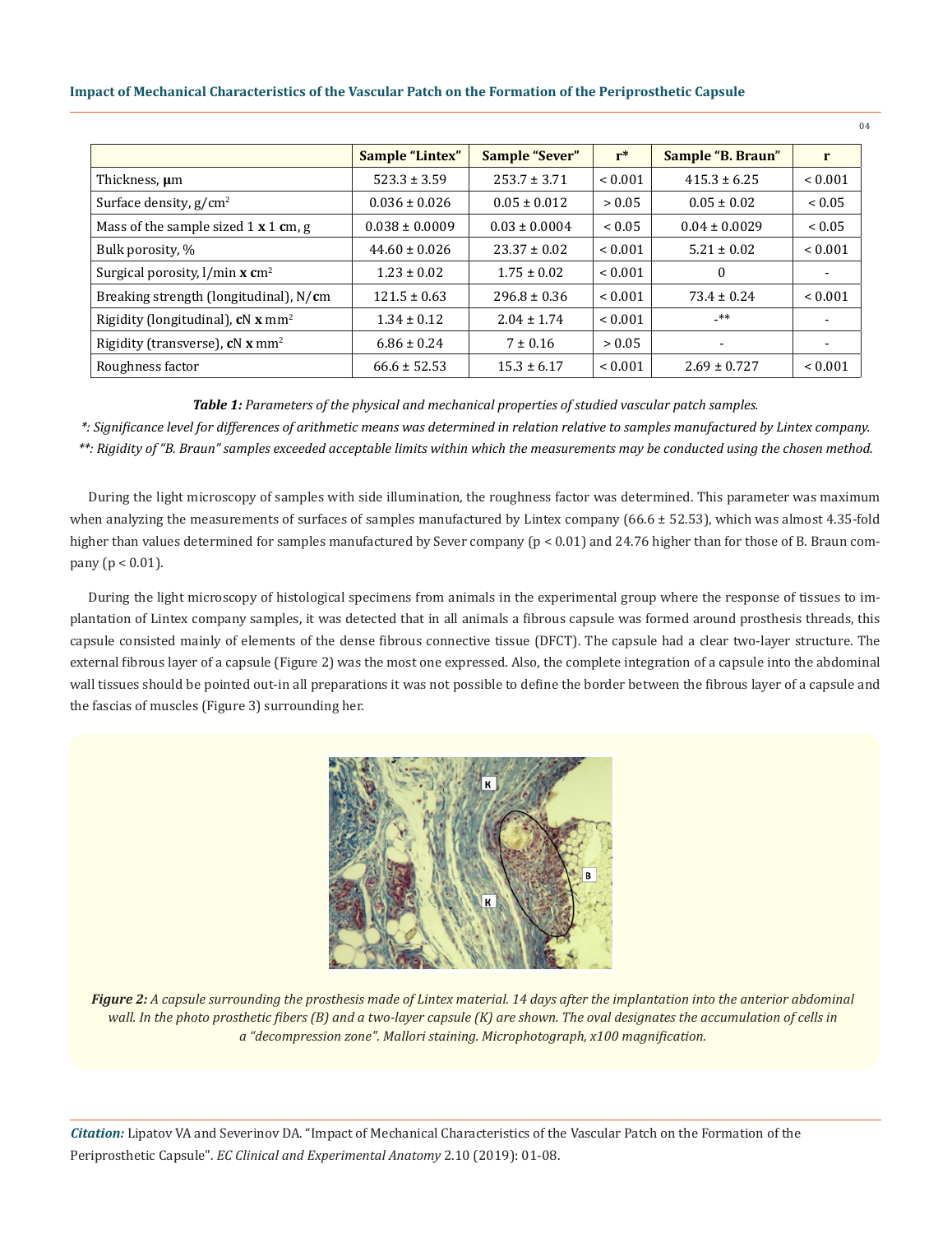

*Figure 3: A capsule surrounding the prosthesis made of Lintex material. 14 days after the implantation into the anterior abdominal wall. In the photo prosthetic fibers (B) and a fibrous capsule (K) are shown. The arrow shows giant cells of foreign bodies (GCFB) with up to 20 nuclei. Hematoxylin-eosin staining. Microphotograph, x400 magnification.*

The analysis of numerical parameters of the capsule's cellular structure (cellular layer) in this series of research showed that more than a half (59.2%) of cells were from a fibroblastic row, while the total number the phagocytic cells and their predecessors reached 25%.

Studying samples from animals using materials manufactured by Sever company showed that the degree of fibroblast differentiation, as well as the degree of collagen fibers maturity decreased from the outside (the most external capsule layers) to the inside, to implant fibers (Figure 4). Thus, the youngest forms of fibroblasts having the classical trapezoid or triangular form with moderately basophilic cytoplasm were located in close proximity to them [4,5].



*Figure 4: A capsule surrounding the prosthesis made of Sever material. 14 days after the implantation into the anterior abdominal wall. In the photo prosthetic fibers (B) and a fibrous capsule (K) are shown. The red arrow shows a gradient of increase of the cellular density of cages per area unit; the yellow arrow shows a gradient of collagen fiber maturity. Mallori staining. Microphotograph, x100 magnification.*

*Citation:* Lipatov VA and Severinov DA*.* "Impact of Mechanical Characteristics of the Vascular Patch on the Formation of the Periprosthetic Capsule". *EC Clinical and Experimental Anatomy* 2.10 (2019): 01-08.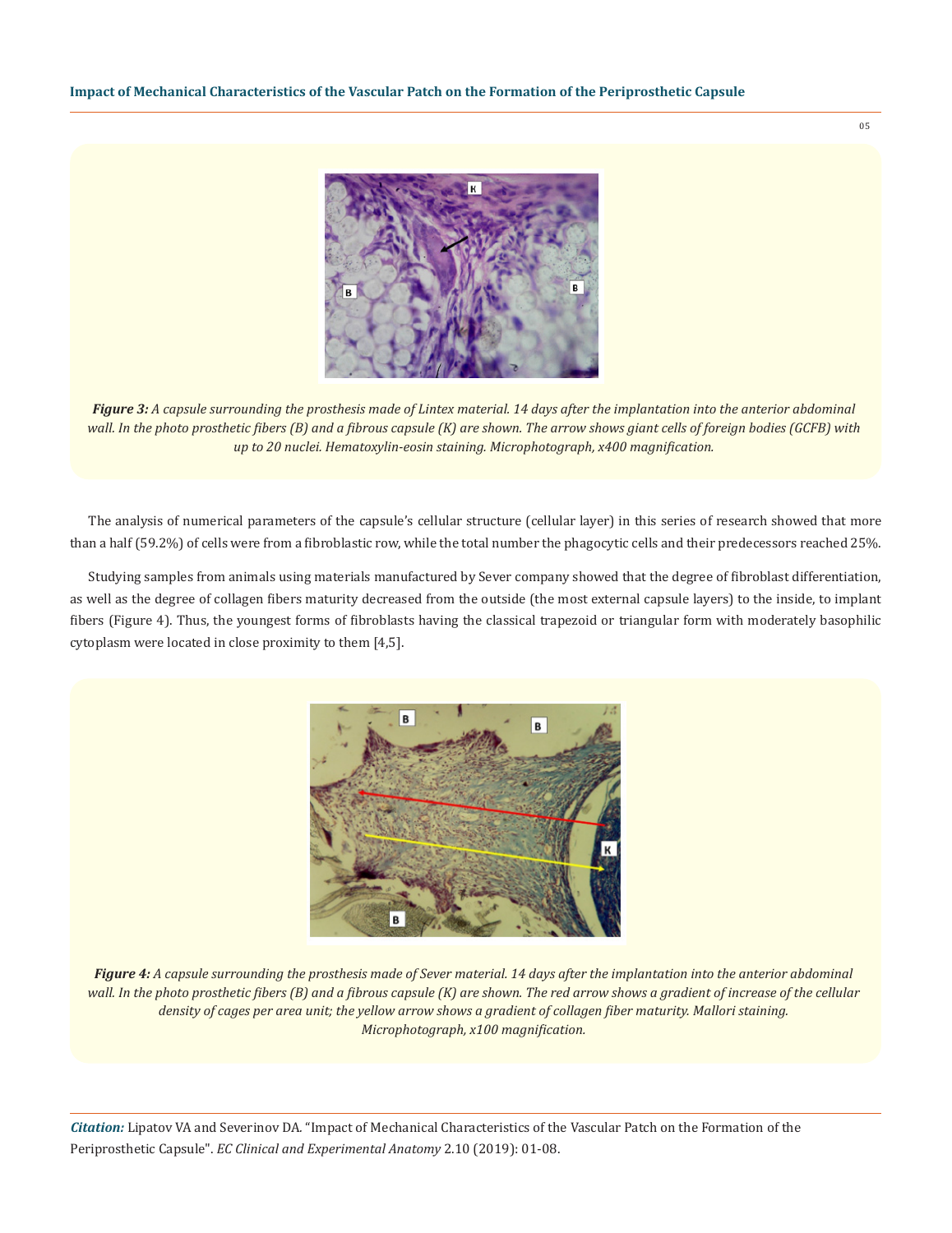It should be noted that the cellular layer of a periprosthetic capsule has a poor connective tissue components (fibroblasts and fibrocytes account for only 32.4%). Obvious prevalence of non-resident cells in the infiltrate allows to define the condition as a prolonged change of the exudative phase to a proliferative one [13].

The expressed response of phagocyting and antigen-presenting cells to Sever material dwelling in animal tissues for 2 weeks was something worth attention: the capsule's cellular layer contained 30% more macrophages and monocytes; the number of giant cells of foreign bodies (GCFB) increased, the level of their cellular and spatial organization (Figure 5) changed.



*Figure 5: A capsule surrounding the prosthesis made of Sever material. 14 days after the implantation into the anterior abdominal*  wall. In the photo prosthetic fibers (B) and a fibrous capsule (K) are shown. Arrows show expanded blood vessels. The selected fragment *contains GCFB. Mallori staining. Microphotograph, x100 magnification.*

Microscopic study of slices obtained from animals into whom the material manufactured by B. Braun company was implanted showed that, as in two previous groups, implant material was covered by the fibrous capsule made of DFCT which was fixing and simultaneously bordering it from surrounding structures (Figure 6) [12].



*Figure 6: A capsule surrounding the prosthesis made of B. Braun material. 14 days after the implantation into the anterior abdominal wall. In the photo prosthetic fibers (B), a fibrous capsule (K), an abdominal wall muscle (M), and fatty subcutaneous tissue (Ж) are shown. Mallori staining. Microphotograph, x100 magnification.*

*Citation:* Lipatov VA and Severinov DA*.* "Impact of Mechanical Characteristics of the Vascular Patch on the Formation of the Periprosthetic Capsule". *EC Clinical and Experimental Anatomy* 2.10 (2019): 01-08.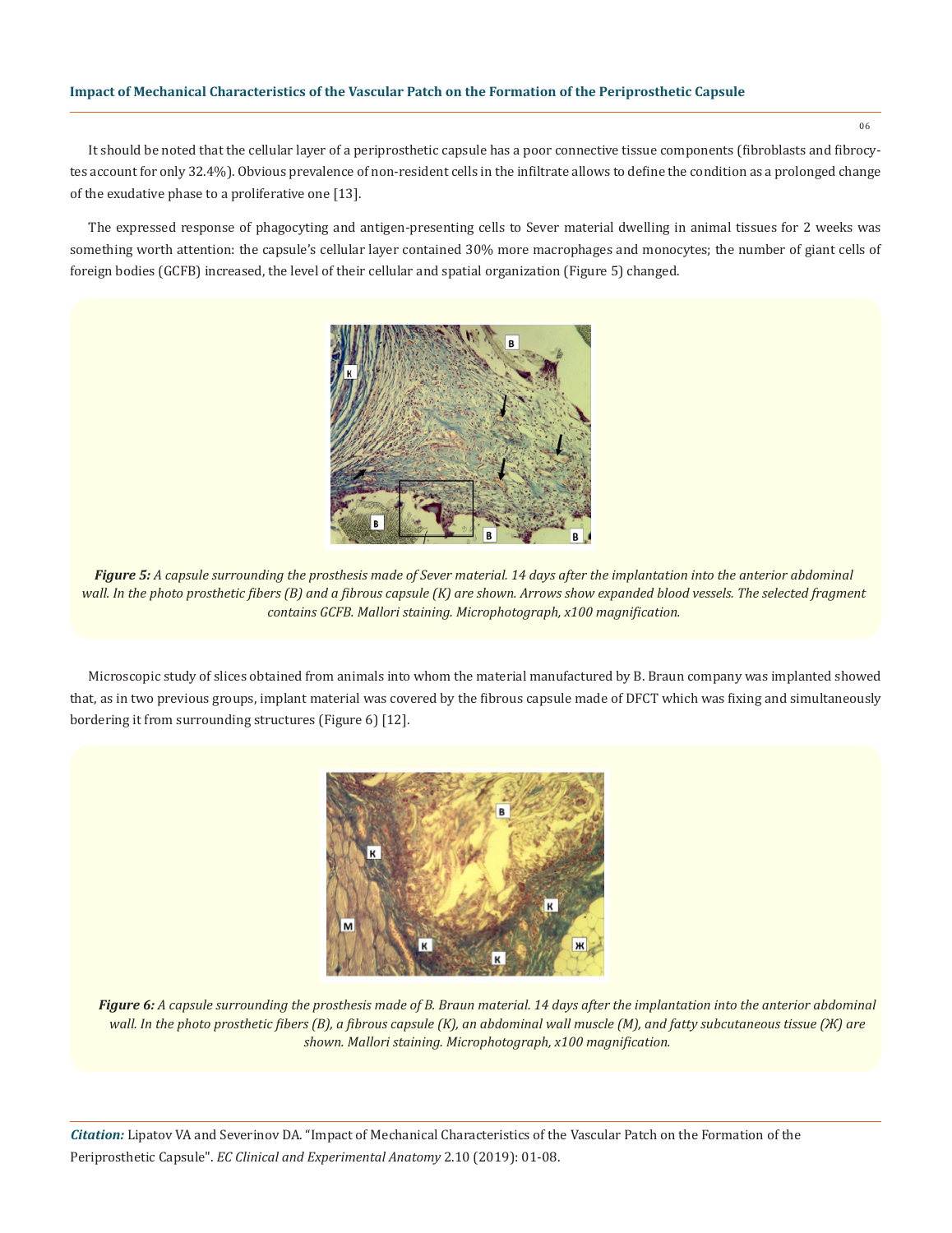If the fibrous layer of a capsule consisting of organized DFCT practically didn't differ from that noted in other groups, then the cellular layer, on the contrary, was more variable. This variety of organization was represented not only by a relatively more prominent thickness of a cellular layer, but also by a slightly different organization.

Thus, implant threads were separated from a layer with high exudative characteristics by the DFCT layer. Despite essential differences in the organization of the capsule's cellular layer in this experimental group from the group with "Sever" material used, significant differences of the qualitative structure of a cellular layer were almost not present.

Similar to group 2, the relative number of fibroblastic cells was 32%, while the proportion of non-resident cells was 68%.

#### **Discussion**

To detect the probable dependences of parameters of tissue response to implantation of the studied samples on their physical and mechanical characteristics, we have constructed a correlation matrix.

The analysis of values of the Pearson correlation coefficient (CC) showed that its value above 0.7 between the studied couple of parameters confirmed the strong communication which can be direct or reverse [6]. As seen in table 1, such characteristics of mylar implants as thickness and volume porosity reversely correlated with the proportion of macrophages and, respectively, their predecessors-monocytes (the parameter of tissue aggressive response to the implant)-in the cellular layer of a connective tissue capsule. The value of the correlation coefficient reached -0.989 and -0.999 respectively.

On the contrary, such characteristics as surface density and sample mass directly correlated with the proportion of macrophages and, respectively, their predecessors-monocytes-in the cellular layer of the connective tissue capsule, with values of the correlation coefficient equal to 0.963 and 0.825 respectively. That is, the severity of the exudative phase of aseptic inflammation depended on the values of the specified characteristics of mylar prostheses in our experiment. It was also found out that the thickness and surface density correlated with the values of the fibroblastic cell proportion in the cellular layer of the connective tissue capsule, with values of the correlation coefficient equal to 0.799 and -0.711, respectively. Consequently, the severity of the proliferative phase of the aseptic inflammation in our experiment depended on the values mentioned above.

Thus, parameters of the morphological structure of a cellular layer of a periprosthetic capsule (number of fibroblastic cells, and number of non-resident cells - monocytes, macrophages) may be sufficiently used as a criterion when developing new samples of mesh endoprostheses for reconstructive operations, namely-replacement or strengthening of tissues, wall defects of hollow organs or walls of serous cavities [8]. It can be achieved by the development of new ways of weaving meshes of implant materials, as well as by the inclusion of new types of synthetic fibers into the implant threads.

#### **Conclusion**

- 1. Lintex samples had the minimum surface density, rigidity, the maximum roughness and sufficient durability (tab. 1); therefore, the physical and mechanical properties of the studied samples (negative to positive) can be represented as follows: "B. Braun" => "Sever" => "Lintex".
- 2. Changes of inflammatory response stages proceeded quicker in the group of samples manufactured by Lintex company, which was confirmed by the statistically significant increase of the relative number of fibroblasts and the decrease of the number of monocytes, macrophages, neutrophils, eosinophils, lymphocytes in the capsule's cellular layer.
- 3. Surface density and sample mass directly correlated with the proportion of macrophages and monocytes in the capsule's cellular layer, while the thickness and volume porosity of mylar prostheses reversely correlated with this parameter; thickness and surface density of implants directly correlated with the proportion of fibroblastic cells.

*Citation:* Lipatov VA and Severinov DA*.* "Impact of Mechanical Characteristics of the Vascular Patch on the Formation of the Periprosthetic Capsule". *EC Clinical and Experimental Anatomy* 2.10 (2019): 01-08.